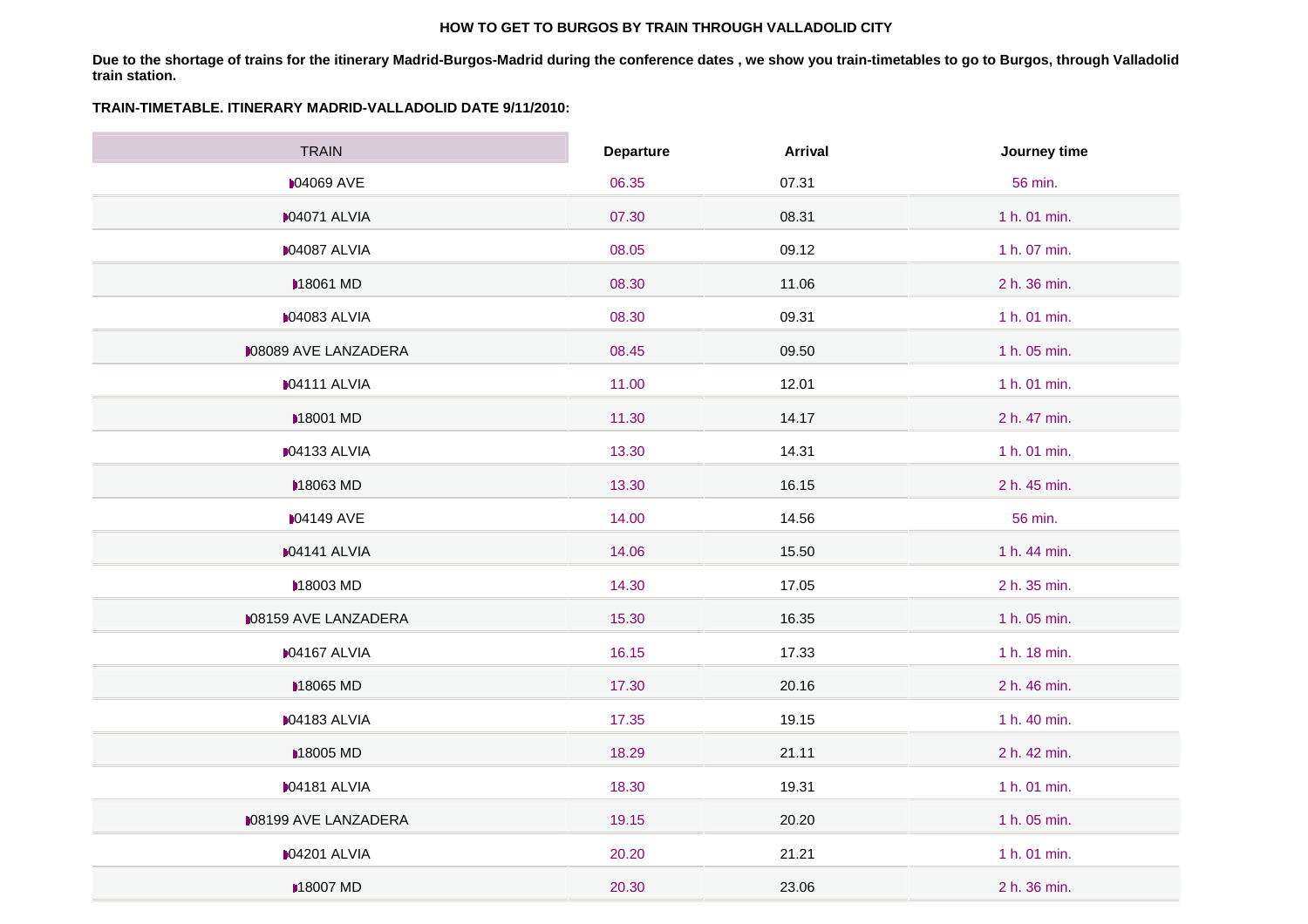| LANZADERA<br><b>∌08219 AVE</b><br>.00018 | ∩₽<br>. u u | 22.10 |      |
|------------------------------------------|-------------|-------|------|
| TRENHOTEL<br>00751                       | 22.30       | 01.20 | min. |

### **TRAIN-TIMETABLE. ITINERARY VALLADOLID-BURGOS DATE 09/11/2010:**

| Train                   | Departure | <b>Arrival</b> | Journey time |
|-------------------------|-----------|----------------|--------------|
| <b>MO0310 TRENHOTEL</b> | 01.54     | 03.11          | 1 h. 17 min. |
| ▶18401 R. EXPRESS       | 07.00     | 08.30          | 1 h. 30 min. |
| <b>00630 TALGO</b>      | 07.49     | 08.56          | 1 h. 07 min. |
| <b>MO4087 ALVIA</b>     | 09.14     | 10.23          | 1 h. 09 min. |
| <b>■18061 MD</b>        | 11.07     | 12.32          | 1 h. 25 min. |
| <b>MO0410 DIURNO</b>    | 11.47     | 13.13          | 1 h. 26 min. |
| 18063 MD                | 16.16     | 17.39          | 1 h. 23 min. |
| <b>M04167 ALVIA</b>     | 17.35     | 18.43          | 1 h. 08 min. |
| <b>M8017 R. EXPRESS</b> | 19.00     | 20.22          | 1 h. 22 min. |
| 18065 MD                | 20.17     | 21.41          | 1 h. 24 min. |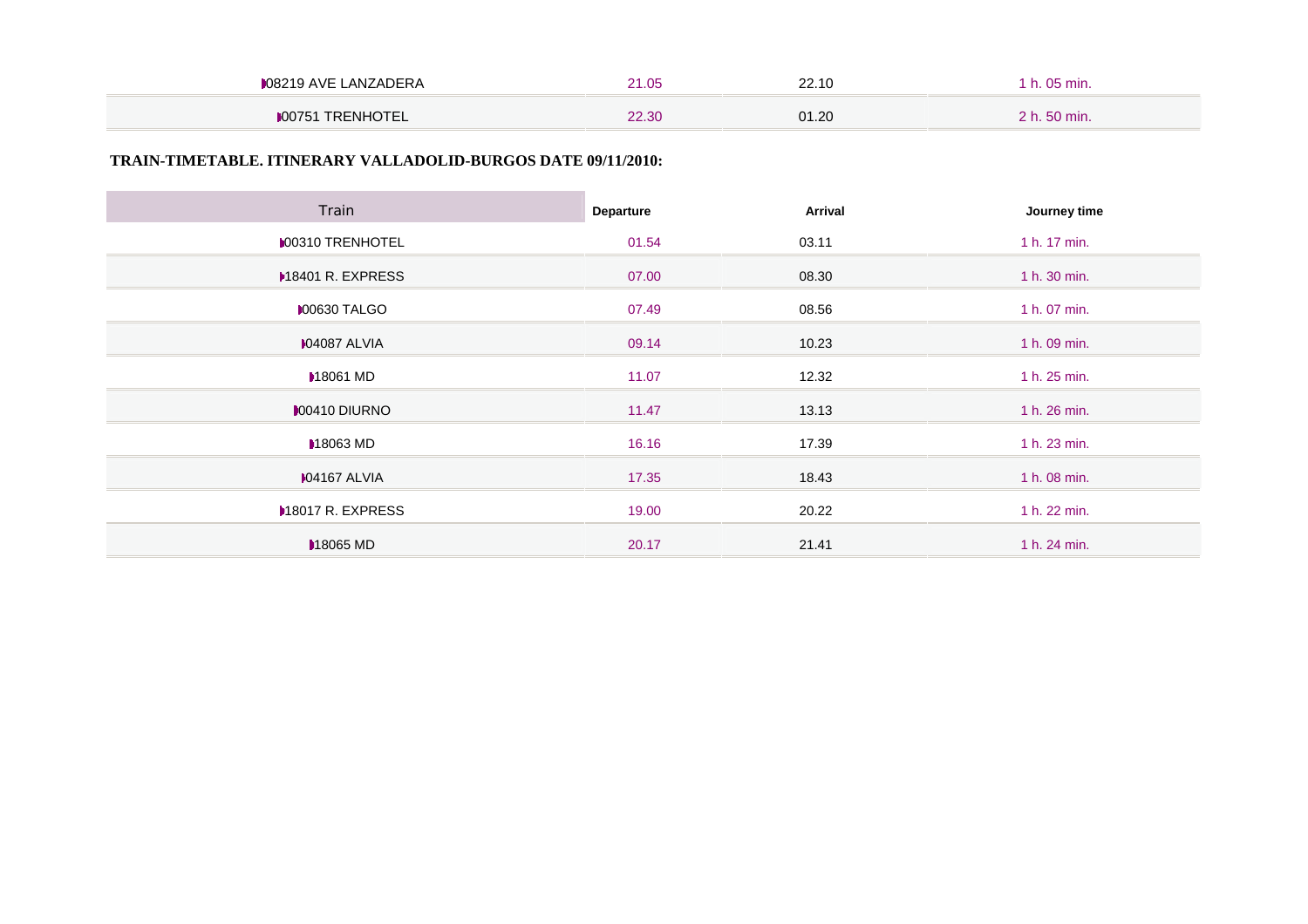## **TRAIN-TIMETABLE ITINERARY MADRID-VALLADOLID DATE 10/11/2010:**

| Train                       | Departure | Arrival | Journey time |
|-----------------------------|-----------|---------|--------------|
| <b>04069 AVE</b>            | 06.35     | 07.31   | 56 min.      |
| <b>04071 ALVIA</b>          | 07.30     | 08.31   | 1 h. 01 min. |
| <b>04087 ALVIA</b>          | 08.05     | 09.12   | 1 h. 07 min. |
| <b>18061 MD</b>             | 08.30     | 11.06   | 2 h. 36 min. |
| <b>04083 ALVIA</b>          | 08.30     | 09.31   | 1 h. 01 min. |
| <b>MO8089 AVE LANZADERA</b> | 08.45     | 09.50   | 1 h. 05 min. |
| <b>IO4111 ALVIA</b>         | 11.00     | 12.01   | 1 h. 01 min. |
| <b>■18001 MD</b>            | 11.30     | 14.17   | 2 h. 47 min. |
| <b>M04133 ALVIA</b>         | 13.30     | 14.31   | 1 h. 01 min. |
| 18063 MD                    | 13.30     | 16.15   | 2 h. 45 min. |
| <b>04149 AVE</b>            | 14.00     | 14.56   | 56 min.      |
| <b>IO4141 ALVIA</b>         | 14.06     | 15.50   | 1 h. 44 min. |
| 18003 MD                    | 14.30     | 17.05   | 2 h. 35 min. |
| <b>M08159 AVE LANZADERA</b> | 15.30     | 16.35   | 1 h. 05 min. |
| <b>04167 ALVIA</b>          | 16.15     | 17.33   | 1 h. 18 min. |
| <b>■18065 MD</b>            | 17.30     | 20.16   | 2 h. 46 min. |
| <b>IO4183 ALVIA</b>         | 17.35     | 19.15   | 1 h. 40 min. |
| <b>■18005 MD</b>            | 18.29     | 21.11   | 2 h. 42 min. |
| D04181 ALVIA                | 18.30     | 19.31   | 1 h. 01 min. |
| <b>M08199 AVE LANZADERA</b> | 19.15     | 20.20   | 1 h. 05 min. |
| <b>04201 ALVIA</b>          | 20.20     | 21.21   | 1 h. 01 min. |
| <b>■18007 MD</b>            | 20.30     | 23.06   | 2 h. 36 min. |
| <b>08219 AVE LANZADERA</b>  | 21.05     | 22.10   | 1 h. 05 min. |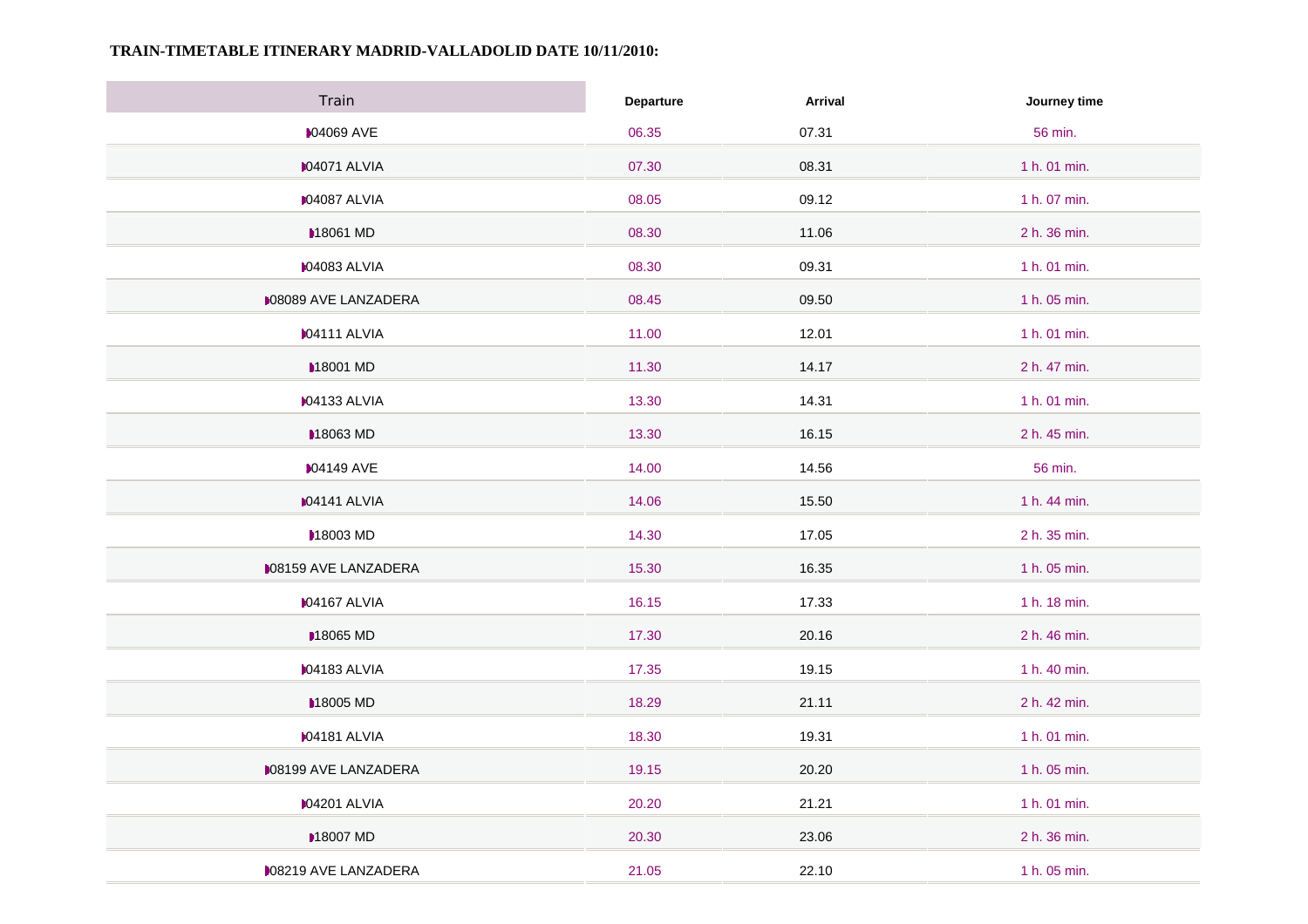| Train                   | Departure | Arrival | Journey time |
|-------------------------|-----------|---------|--------------|
| <b>▶00751 TRENHOTEL</b> | 22.30     | 01.20   | 2 h. 50 min. |

# **TRAIN-TIMETABLE ITINERARY VALLADOLID-BURGOS DATE 10/11/2010:**

| Train                   | Departure | Arrival | Journey time |
|-------------------------|-----------|---------|--------------|
| <b>MOO310 TRENHOTEL</b> | 01.54     | 03.11   | 1 h. 17 min. |
| M8401 R. EXPRESS        | 07.00     | 08.30   | 1 h. 30 min. |
| <b>00630 TALGO</b>      | 07.49     | 08.56   | 1 h. 07 min. |
| <b>M04087 ALVIA</b>     | 09.14     | 10.23   | 1 h. 09 min. |
| <b>▶18061 MD</b>        | 11.07     | 12.32   | 1 h. 25 min. |
| <b>MO0410 DIURNO</b>    | 11.47     | 13.13   | 1 h. 26 min. |
| <b>■18063 MD</b>        | 16.16     | 17.39   | 1 h. 23 min. |
| <b>04167 ALVIA</b>      | 17.35     | 18.43   | 1 h. 08 min. |
| M8017 R. EXPRESS        | 19.00     | 20.22   | 1 h. 22 min. |
| <b>M</b> 18065 MD       | 20.17     | 21.41   | 1 h. 24 min. |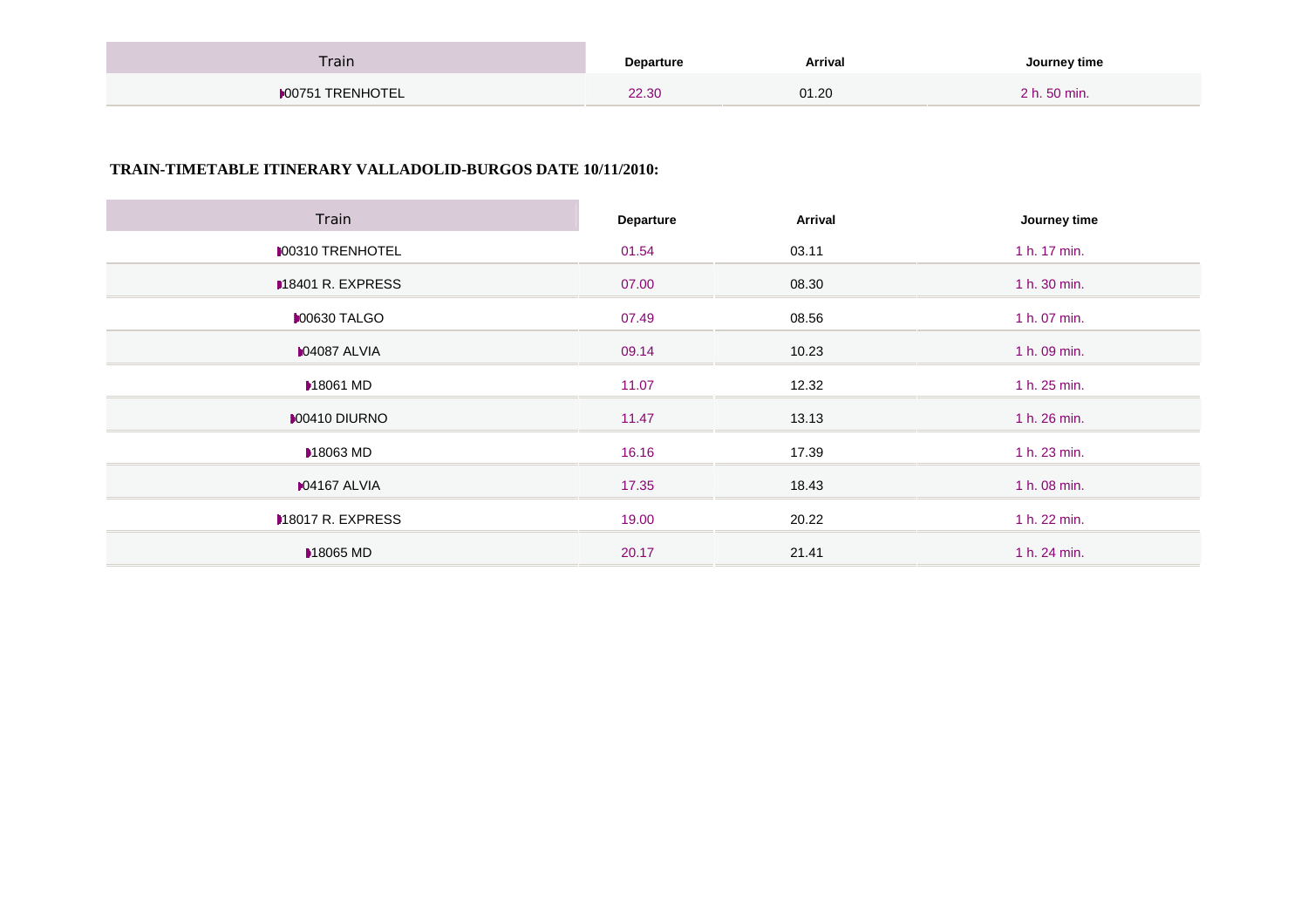## **TRAIN –TIMETABLE ITINERARY BURGOS-VALLADOLID DATE 12/11/2010:**

| Train                    | <b>Departure</b> | Arrival | Journey time |
|--------------------------|------------------|---------|--------------|
| <b>MOO313 TRENHOTEL</b>  | 01.49            | 03.08   | 1 h. 19 min. |
| <b>18010 MD</b>          | 08.37            | 09.59   | 1 h. 22 min. |
| <b>M8069 R. EXPRESS</b>  | 09.43            | 11.20   | 1 h. 37 min. |
| <b>M04086 ALVIA</b>      | 11.32            | 12.46   | 1 h. 14 min. |
| <b>■18012 MD</b>         | 14.55            | 16.17   | 1 h. 22 min. |
| <b>MO0413 DIURNO</b>     | 16.58            | 18.14   | 1 h. 16 min. |
| <b>00633 TALGO</b>       | 17.52            | 18.58   | 1 h. 06 min. |
| <b>M8014 MD</b>          | 19.13            | 20.36   | 1 h. 23 min. |
| <b>M04166 ALVIA</b>      | 19.36            | 20.48   | 1 h. 12 min. |
| <b>M18408 R. EXPRESS</b> | 20.25            | 22.00   | 1 h. 35 min. |

## **TRAIN-TIMETABLE ITINERARY VALLADOLID-MADRID DATE 12/11/2010:**

 $\sim$ 

| Train                       | Departure | Arrival | Journey time |
|-----------------------------|-----------|---------|--------------|
| <b>MOO752 TRENHOTEL</b>     | 05.00     | 08.05   | 3 h. 05 min. |
| <b>008278 AVE LANZADERA</b> | 06.45     | 07.50   | 1 h. 05 min. |
| <b>M8000 MD</b>             | 07.04     | 09.40   | 2 h. 36 min. |
| <b>104060 ALVIA</b>         | 08.10     | 09.20   | 1 h. 10 min. |
| <b>■ 04088 AVE</b>          | 08.45     | 09.41   | 56 min.      |
| <b>M8002 MD</b>             | 08.53     | 11.30   | 2 h. 37 min. |
| <b>008108 AVE LANZADERA</b> | 09.32     | 10.37   | 1 h. 05 min. |
| <b>M8010 MD</b>             | 10.00     | 12.54   | 2 h. 54 min. |
| <b>M04072 ALVIA</b>         | 10.25     | 12.16   | 1 h. 51 min. |
| <b>IO4070 ALVIA</b>         | 11.36     | 12.40   | 1 h. 04 min. |